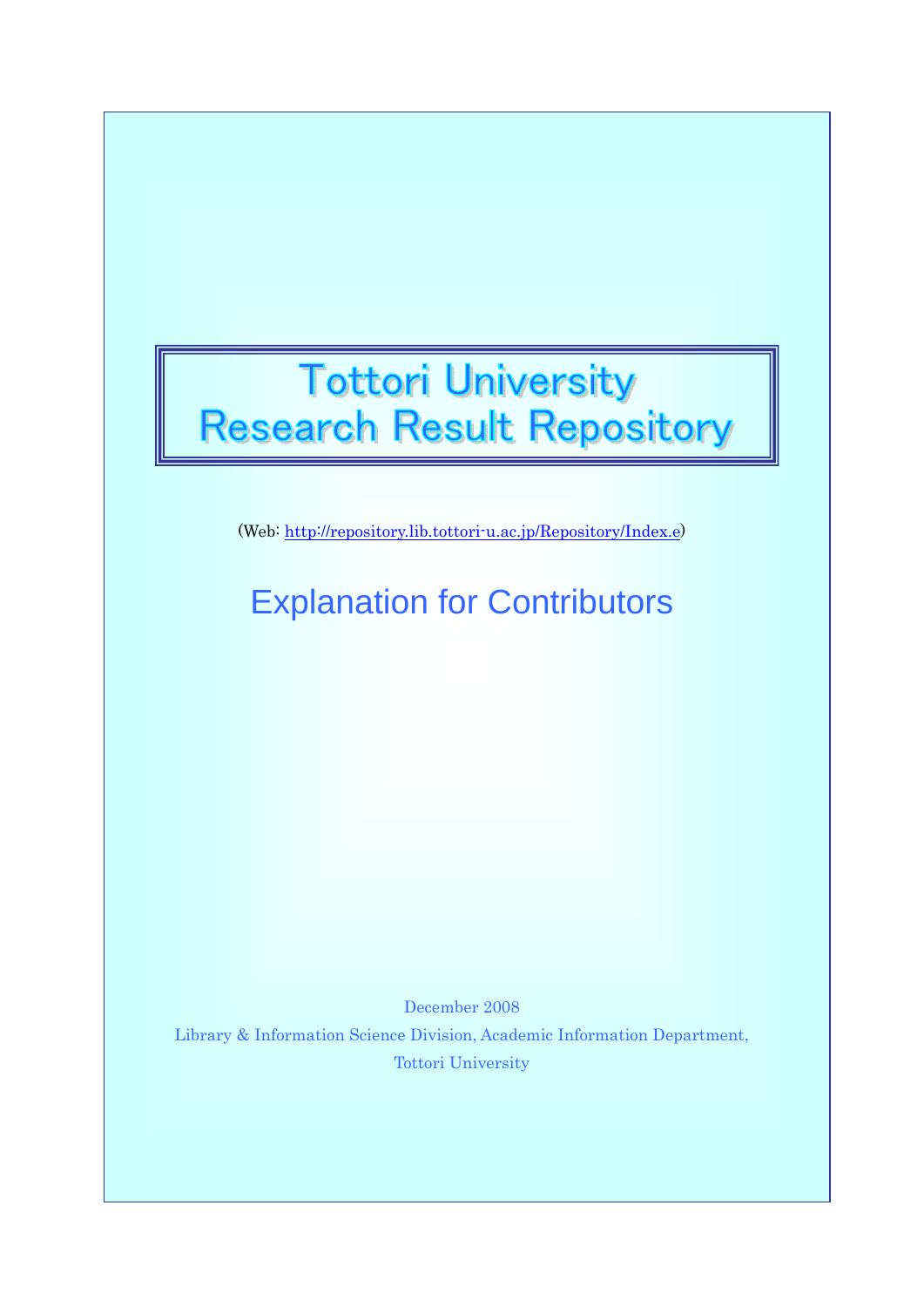# What is a "repository"?

 A "repository" is a collection of primary works of research (such as theses and other documents) that is created and presented by the members of a university or other research institution. The repository serves an **archive** and **storage** function for primary works and as a showcase for disseminating these works (free of charge) over the Internet. Although a relatively new means of distributing scientific information, repositories have become more and more widely used around the world in recent years.

It will become easier to understand "what kind of research Tottori University is engaged in".





#### Benefits for Tottori University…

- The University is able to better fulfill its duty, as a national university, to explain its activities.
- The University gains more exposure as a research and education institution.

 Opportunities for joint research with other institutes and for industry-academia collaboration are enhanced

## Benefits for researchers…

Opportunity and means for making research results public, thereby **increasing the chances** that your work will be viewed and cited.

## <del>. . . . . . . . . . . . . .</del>

## **Registration procedure (outline)**

Researcher

1. Documents to be registered are sent to the Library along with a completed "Consent for Inclusion"

## (as email attachments or on CD-ROM or other media)

(Generally, the rest of the process is handled by the Library.)

- 2. Metadata (e.g., bibliography) is created.
- 3. Copyright is checked.
- 4. The work is registered in the repository and made public.



## **Documents that can be registered in the repository**

Proceedings, COE-related materials, research expense reports, dissertations written for the completion of academic degrees, local resources, papers published in academic journals, books (chapters, sections), educational materials, presentation slides, and empirical data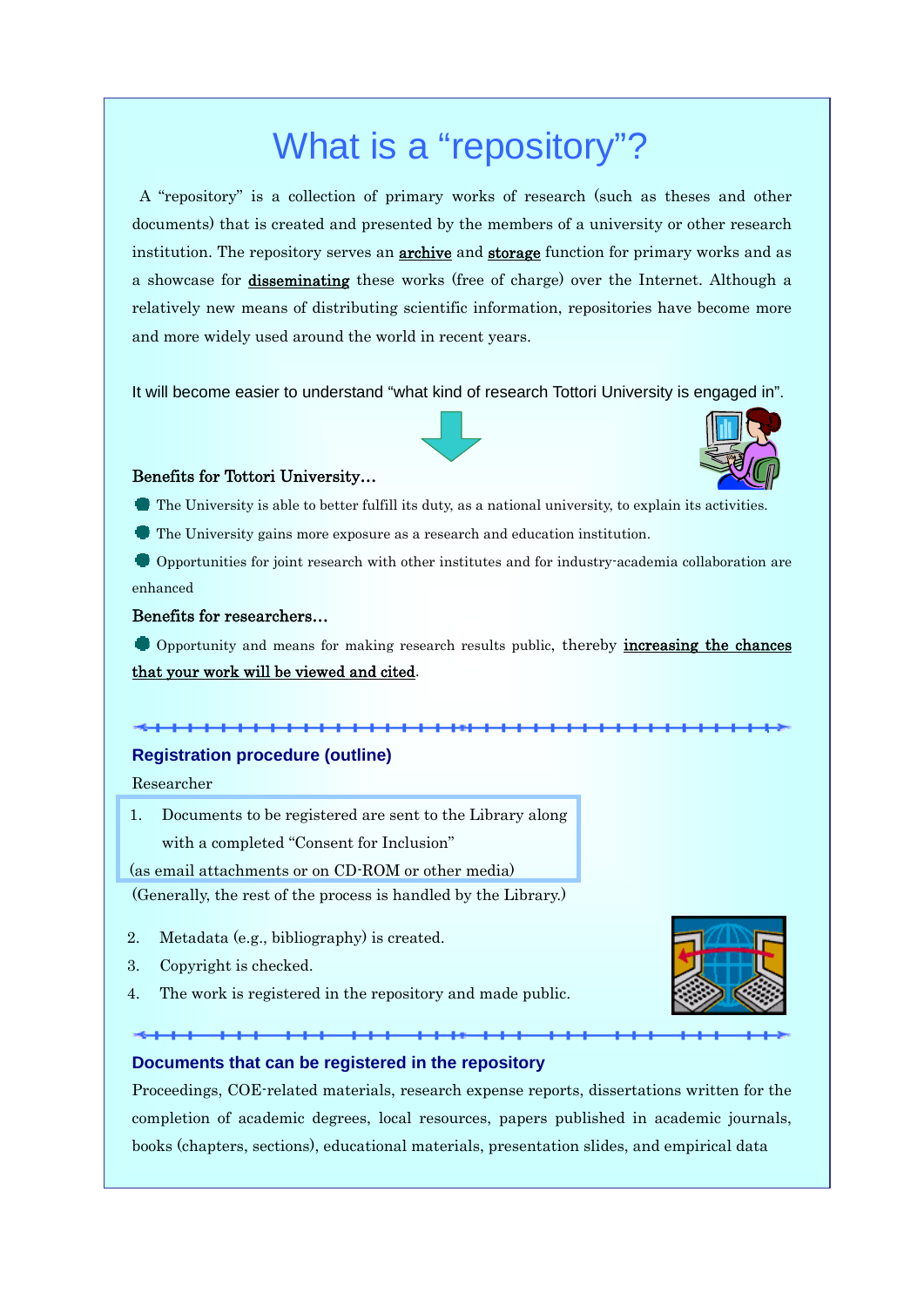#### **Are there any issues related to copyright?**

Copyright will be handled according to the terms of submission target or publishing contract.

If the author holds the copyright

 $\rightarrow$ Registration requires consent of the author (or all co-authors in the case of multiple authorship)

 $\bullet$  If the publishing body (publisher/academic society) holds copyright

 $\rightarrow$ Registration requires consent of the publishing body, but many overseas publishers (e.g., Elsevier, Springer, and NPG) allow material to be made public through repositories, subject to some conditions (e.g., restriction to preprints (before peer review), restriction to manuscripts before editing/correction, allowing registration only after a specified length of time after release by the publisher). (Checking and other necessary copyright-related procedures are handled by the Library.)

If consent cannot be obtained, the document cannot be made public, even if requested. In some cases related to patents or other rights or licensing issues, it may be best to delay or forgo making the work public.

## **Current state of repositories at other institutions**

In Japan: As of December 2008, there were 88 repositories (66 at national universities; repositories are now fully established at four other universities in the Chugoku region) (from the web site of the NII Institutional Repositories Program, http://www.nii.ac.jp/irp/list/)

Recent topic: Commencement of linking from the bibliographical database CiNii to individual depositories.

Outside Japan: In the Directory of Open Access Repositories (OpenDOAR) alone, there are now more than 1,000 registered repositories. In addition institutions in the United States and Europe, repositories are also being added from Central and South America (e.g., Brazil, Peru) and Asia (e.g., India, Korea).

## **Related sites**

- JAIRO  $(\underline{http://jairo.nii.ac.jp/})$  (cross search: Japan)
- OAIster (http://www.oaister.org/) (cross search: overseas)
- $\bullet$  Scpj (http://www.tulips.tsukuba.ac.jp/scpj/) (copyright policy search: Japan)
- SHERPA/RoMEO (http://www.sherpa.ac.uk/romeo.php)(copyright policy search: overseas)
- $\bullet$  OpenDOAR (http://www.opendoar.org/) (repositories list/search)